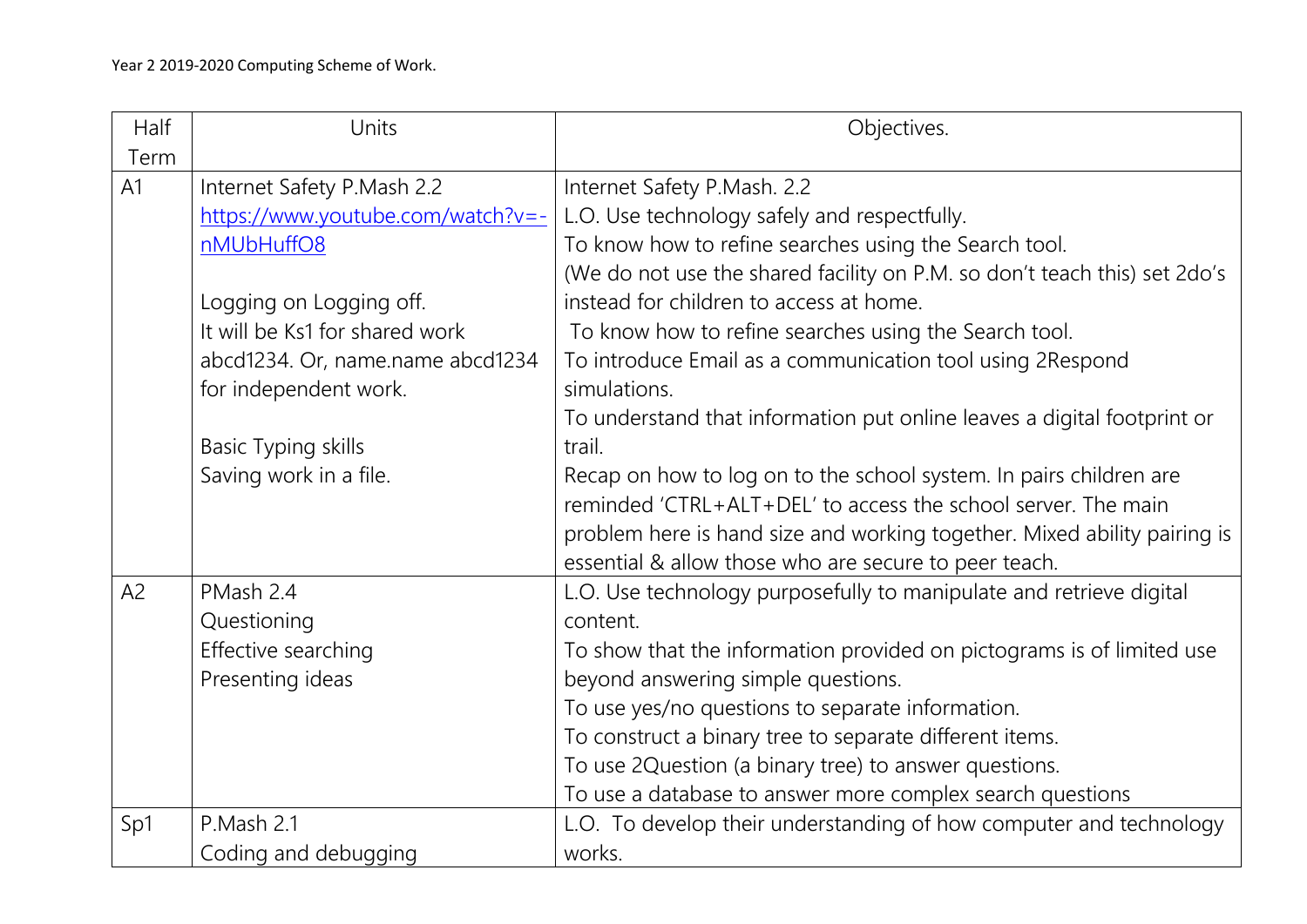|                 |                                             | To create a computer program using simple algorithms.                   |
|-----------------|---------------------------------------------|-------------------------------------------------------------------------|
|                 |                                             | To compare the Turtle and Character objects.                            |
|                 |                                             |                                                                         |
|                 |                                             | To know what debugging means.                                           |
|                 |                                             | To create programs using different kinds of objects whose behaviours    |
|                 |                                             | are limited to specific actions.                                        |
|                 |                                             | To use all the coding knowledge, they have learned throughout their     |
|                 |                                             | programming lessons to create a more complex program that tells a       |
|                 |                                             | story.                                                                  |
|                 |                                             | To develop their understanding of how computer and technology           |
|                 |                                             | works.                                                                  |
| Sp <sub>2</sub> | Algorithms and Instructions<br>With Year 5. | L.O. Communication and Collaborations.                                  |
|                 |                                             | Whilst Year 5 are building their robots there is time for this little   |
|                 |                                             | presentation unit.                                                      |
|                 |                                             | To explore how a story can be presented in different ways.              |
|                 |                                             | To make a fact file on a non-fiction topic.                             |
|                 |                                             | To make a presentation to the class.                                    |
|                 |                                             | To follow step-by-step instructions.                                    |
|                 |                                             | To construct a Lego model from plans.                                   |
|                 |                                             | To code a Lego model to perform computer specific actions.              |
|                 |                                             | Year 5 will have designed a Lego WeDo2 model for the children in year   |
|                 |                                             | 2 to follow using the visual stepped planning guide they have designed. |
|                 |                                             |                                                                         |
|                 |                                             | Year 5 will then show how to program the models based on their          |
|                 |                                             | learning, which will coordinate year 2 coding and debugging unit.       |